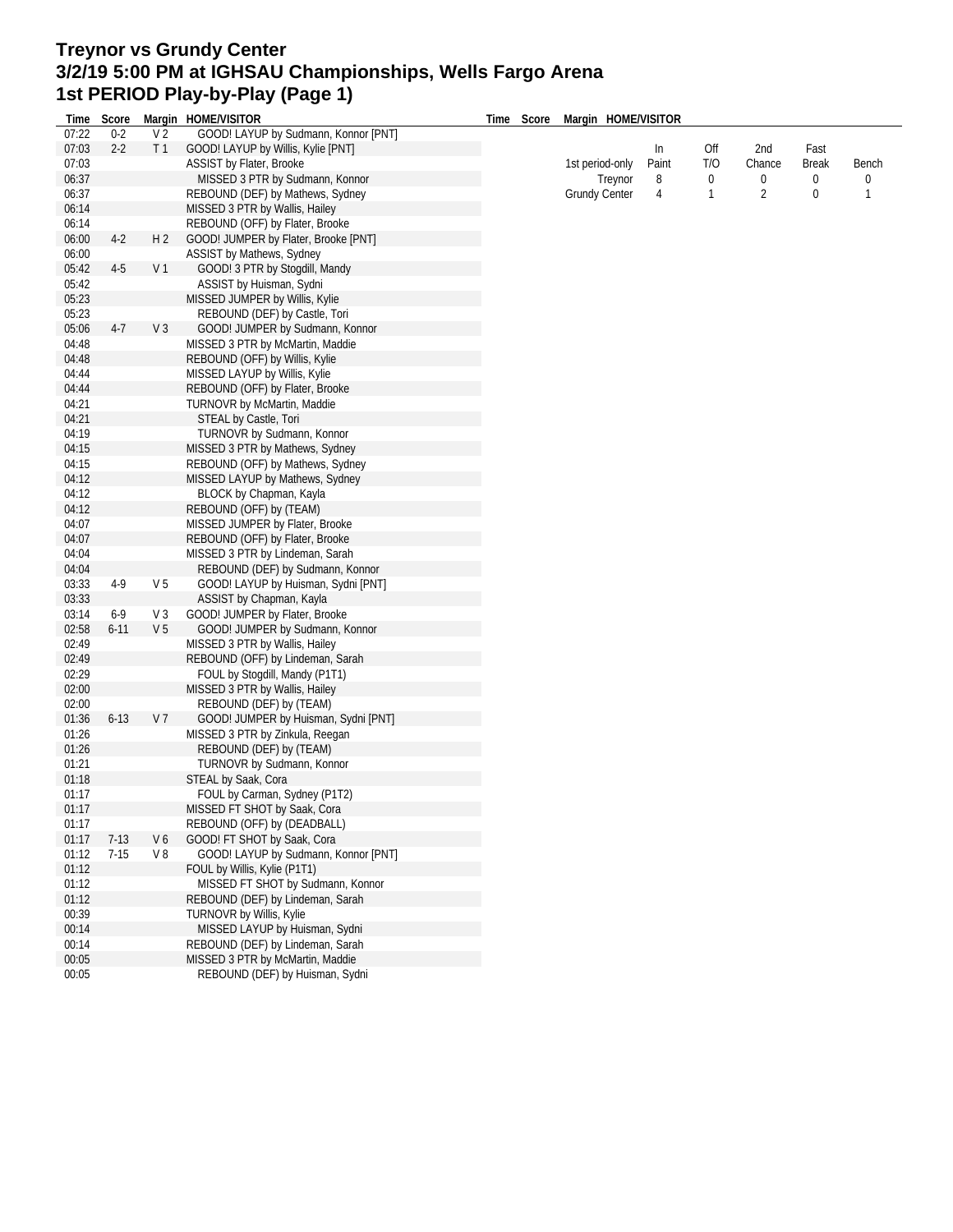## **Treynor vs Grundy Center 3/2/19 5:00 PM at IGHSAU Championships, Wells Fargo Arena 2nd PERIOD Play-by-Play (Page 1) Time Score Margin HOME/VISITOR**

| Time  | Score     |                 | Margin HOME/VISITOR                 | Time | Score | Margin HOME/VISITOR  |       |              |                |              |                |
|-------|-----------|-----------------|-------------------------------------|------|-------|----------------------|-------|--------------|----------------|--------------|----------------|
| 07:29 |           |                 | MISSED 3 PTR by Castle, Tori        |      |       |                      |       |              |                |              |                |
| 07:29 |           |                 | REBOUND (DEF) by Flater, Brooke     |      |       |                      | In    | Off          | 2nd            | Fast         |                |
| 07:05 |           |                 | <b>TURNOVR by Flater, Brooke</b>    |      |       | 2nd period-only      | Paint | T/O          | Chance         | <b>Break</b> | Bench          |
| 06:43 | $7-17$    | V <sub>10</sub> | GOOD! LAYUP by Chapman, Kayla [PNT] |      |       | Treynor              | 6     | 6            | 0              | 0            | 3              |
| 06:28 | $9 - 17$  | V8              | GOOD! LAYUP by Willis, Kylie [PNT]  |      |       | <b>Grundy Center</b> | 4     | $\mathbf{0}$ | $\overline{2}$ | $\mathbf{0}$ | $\overline{2}$ |
| 06:28 |           |                 | ASSIST by Wallis, Hailey            |      |       |                      |       |              |                |              |                |
| 06:28 |           |                 | FOUL by Sudmann, Konnor (P1T3)      |      |       |                      |       |              |                |              |                |
| 06:28 |           |                 | MISSED FT SHOT by Willis, Kylie     |      |       |                      |       |              |                |              |                |
| 06:28 |           |                 | REBOUND (DEF) by Huisman, Sydni     |      |       |                      |       |              |                |              |                |
| 06:12 |           |                 | MISSED 3 PTR by Castle, Tori        |      |       |                      |       |              |                |              |                |
| 06:12 |           |                 | REBOUND (DEF) by Mathews, Sydney    |      |       |                      |       |              |                |              |                |
| 05:42 |           |                 | MISSED 3 PTR by Wallis, Hailey      |      |       |                      |       |              |                |              |                |
| 05:42 |           |                 | REBOUND (DEF) by Castle, Tori       |      |       |                      |       |              |                |              |                |
| 05:38 |           |                 | FOUL by Flater, Brooke (P1T2)       |      |       |                      |       |              |                |              |                |
|       |           |                 |                                     |      |       |                      |       |              |                |              |                |
| 05:23 |           |                 | MISSED 3 PTR by Chapman, Kayla      |      |       |                      |       |              |                |              |                |
| 05:23 |           |                 | REBOUND (OFF) by Huisman, Sydni     |      |       |                      |       |              |                |              |                |
| 05:18 |           |                 | MISSED LAYUP by Huisman, Sydni      |      |       |                      |       |              |                |              |                |
| 05:18 |           |                 | REBOUND (OFF) by Chapman, Kayla     |      |       |                      |       |              |                |              |                |
| 05:17 |           |                 | MISSED LAYUP by Chapman, Kayla      |      |       |                      |       |              |                |              |                |
| 05:17 |           |                 | REBOUND (DEF) by Flater, Brooke     |      |       |                      |       |              |                |              |                |
| 05:17 |           |                 | FOUL by Chapman, Kayla (P1T4)       |      |       |                      |       |              |                |              |                |
| 05:11 |           |                 | <b>TURNOVR by Flater, Brooke</b>    |      |       |                      |       |              |                |              |                |
| 04:30 | $9 - 19$  | $V$ 10          | GOOD! JUMPER by Sudmann, Konnor     |      |       |                      |       |              |                |              |                |
| 03:48 |           |                 | TURNOVR by Saak, Cora               |      |       |                      |       |              |                |              |                |
| 03:46 |           |                 | STEAL by Sudmann, Konnor            |      |       |                      |       |              |                |              |                |
| 03:16 | $9 - 21$  | V <sub>12</sub> | GOOD! LAYUP by Chapman, Kayla [PNT] |      |       |                      |       |              |                |              |                |
| 03:02 |           |                 | TIMEOUT TEAM                        |      |       |                      |       |              |                |              |                |
| 02:51 | $11 - 21$ | V <sub>10</sub> | GOOD! LAYUP by Saak, Cora [PNT]     |      |       |                      |       |              |                |              |                |
| 02:26 | 11-24     | V <sub>13</sub> | GOOD! 3 PTR by Carman, Sydney       |      |       |                      |       |              |                |              |                |
| 02:26 |           |                 | ASSIST by Huisman, Sydni            |      |       |                      |       |              |                |              |                |
| 02:06 |           |                 | MISSED JUMPER by Flater, Brooke     |      |       |                      |       |              |                |              |                |
| 02:06 |           |                 | REBOUND (DEF) by Sudmann, Konnor    |      |       |                      |       |              |                |              |                |
| 01:56 | $11-26$   | V 15            | GOOD! LAYUP by Huisman, Sydni [PNT] |      |       |                      |       |              |                |              |                |
| 01:56 |           |                 | <b>ASSIST by James, Noel</b>        |      |       |                      |       |              |                |              |                |
| 01:44 |           |                 | MISSED LAYUP by Wallis, Hailey      |      |       |                      |       |              |                |              |                |
| 01:44 |           |                 | REBOUND (OFF) by Wallis, Hailey     |      |       |                      |       |              |                |              |                |
| 01:44 |           |                 | FOUL by Carman, Sydney (P2T5)       |      |       |                      |       |              |                |              |                |
| 01:40 | $12 - 26$ | V 14            | GOOD! FT SHOT by Wallis, Hailey     |      |       |                      |       |              |                |              |                |
| 01:40 | 13-26     | V <sub>13</sub> | GOOD! FT SHOT by Wallis, Hailey     |      |       |                      |       |              |                |              |                |
| 01:24 |           |                 | MISSED 3 PTR by Carman, Sydney      |      |       |                      |       |              |                |              |                |
| 01:24 |           |                 |                                     |      |       |                      |       |              |                |              |                |
|       |           |                 | REBOUND (DEF) by Wallis, Hailey     |      |       |                      |       |              |                |              |                |
| 00:47 |           |                 | <b>TURNOVR by Wallis, Hailey</b>    |      |       |                      |       |              |                |              |                |
| 00:46 |           |                 | STEAL by Chapman, Kayla             |      |       |                      |       |              |                |              |                |
| 00:22 |           |                 | MISSED 3 PTR by Carman, Sydney      |      |       |                      |       |              |                |              |                |
| 00:22 |           |                 | REBOUND (OFF) by Huisman, Sydni     |      |       |                      |       |              |                |              |                |
| 00:17 |           |                 | MISSED LAYUP by Huisman, Sydni      |      |       |                      |       |              |                |              |                |
| 00:17 |           |                 | REBOUND (DEF) by Zinkula, Reegan    |      |       |                      |       |              |                |              |                |
| 00:09 |           |                 | FOUL by Huisman, Sydni (P1T6)       |      |       |                      |       |              |                |              |                |
| 00:09 | 14-26     | V <sub>12</sub> | GOOD! FT SHOT by Willis, Kylie      |      |       |                      |       |              |                |              |                |
| 00:09 | $15 - 26$ | V <sub>11</sub> | GOOD! FT SHOT by Willis, Kylie      |      |       |                      |       |              |                |              |                |
| 00:02 |           |                 | MISSED JUMPER by Huisman, Sydni     |      |       |                      |       |              |                |              |                |
| 00:02 |           |                 | REBOUND (DEF) by Thoren, Lainy      |      |       |                      |       |              |                |              |                |
|       |           |                 |                                     |      |       |                      |       |              |                |              |                |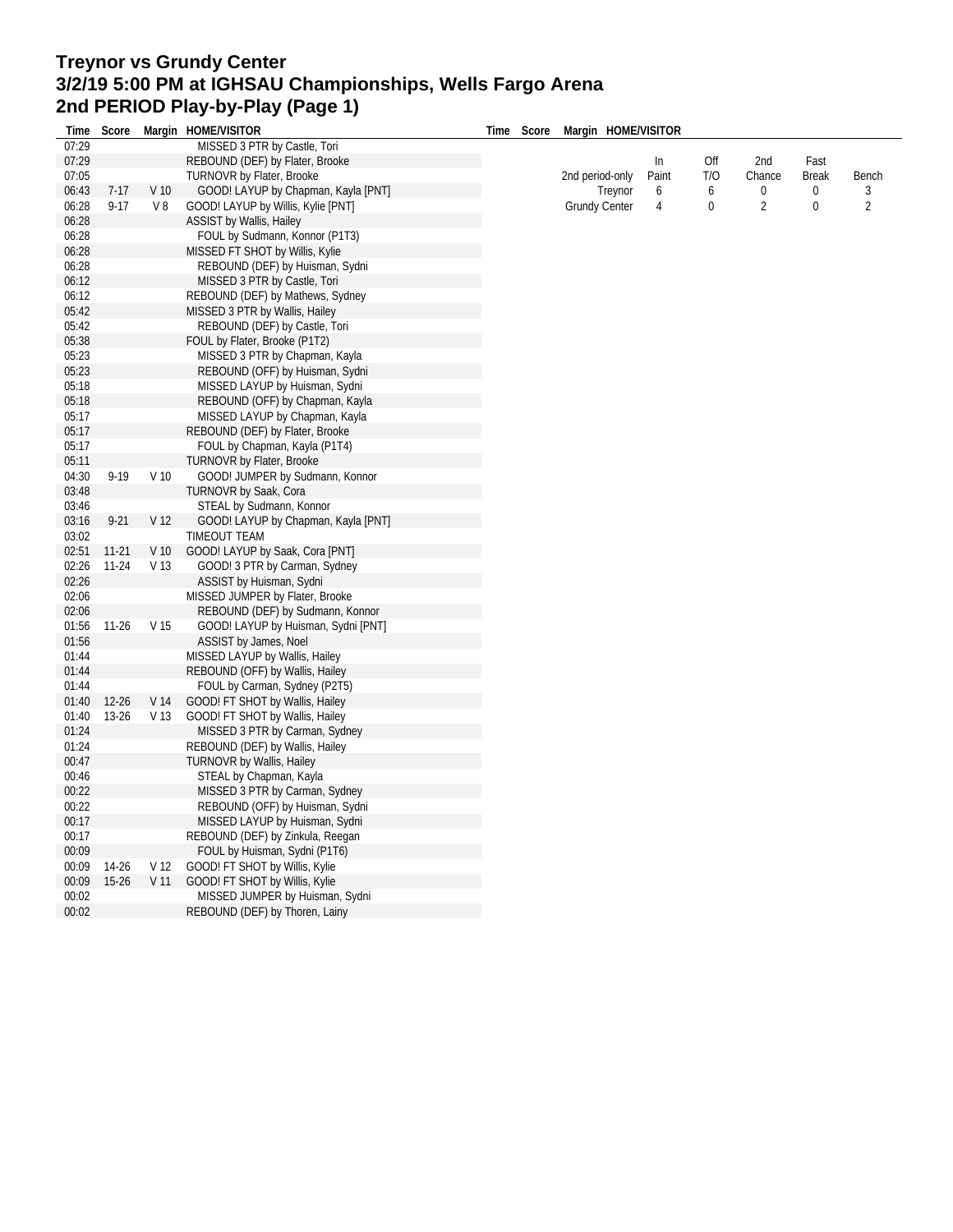## **Treynor vs Grundy Center 3/2/19 5:00 PM at IGHSAU Championships, Wells Fargo Arena 3rd PERIOD Play-by-Play (Page 1) Time Score Margin HOME/VISITOR**

| Time  | Score     |                 | Margin HOME/VISITOR                  | Time | Score | Margin HOME/VISITOR  |       |                |        |              |       |
|-------|-----------|-----------------|--------------------------------------|------|-------|----------------------|-------|----------------|--------|--------------|-------|
| 07:14 |           |                 | FOUL by Mathews, Sydney (P1T1)       |      |       |                      |       |                |        |              |       |
| 07:04 |           |                 | MISSED 3 PTR by Castle, Tori         |      |       |                      | In    | Off            | 2nd    | Fast         |       |
| 07:04 |           |                 | REBOUND (DEF) by Willis, Kylie       |      |       | 3rd period-only      | Paint | T/O            | Chance | <b>Break</b> | Bench |
| 06:42 |           |                 | MISSED JUMPER by Willis, Kylie       |      |       | Treynor              | 2     | 0              | 2      | 0            | 0     |
| 06:42 |           |                 | REBOUND (DEF) by Sudmann, Konnor     |      |       | <b>Grundy Center</b> | 2     | $\overline{2}$ | 3      | $\mathbf 0$  | 3     |
| 06:36 |           |                 | TURNOVR by Sudmann, Konnor           |      |       |                      |       |                |        |              |       |
| 06:34 |           |                 | STEAL by McMartin, Maddie            |      |       |                      |       |                |        |              |       |
| 06:30 | $17-26$   | V <sub>9</sub>  | GOOD! LAYUP by Wallis, Hailey [PNT]  |      |       |                      |       |                |        |              |       |
| 06:08 |           |                 | MISSED JUMPER by Sudmann, Konnor     |      |       |                      |       |                |        |              |       |
| 06:08 |           |                 | REBOUND (DEF) by Mathews, Sydney     |      |       |                      |       |                |        |              |       |
| 05:40 |           |                 | MISSED 3 PTR by Wallis, Hailey       |      |       |                      |       |                |        |              |       |
| 05:40 |           |                 | REBOUND (DEF) by Stogdill, Mandy     |      |       |                      |       |                |        |              |       |
| 05:36 |           |                 | FOUL by Wallis, Hailey (P1T2)        |      |       |                      |       |                |        |              |       |
| 05:17 | $17-29$   | V <sub>12</sub> | GOOD! 3 PTR by Stogdill, Mandy       |      |       |                      |       |                |        |              |       |
| 05:17 |           |                 | ASSIST by Huisman, Sydni             |      |       |                      |       |                |        |              |       |
| 05:05 |           |                 | MISSED LAYUP by Wallis, Hailey       |      |       |                      |       |                |        |              |       |
| 05:05 |           |                 | REBOUND (OFF) by Flater, Brooke      |      |       |                      |       |                |        |              |       |
| 05:02 |           |                 | MISSED LAYUP by Flater, Brooke       |      |       |                      |       |                |        |              |       |
| 05:02 |           |                 | REBOUND (OFF) by Flater, Brooke      |      |       |                      |       |                |        |              |       |
| 04:58 |           |                 | FOUL by Huisman, Sydni (P2T1)        |      |       |                      |       |                |        |              |       |
| 04:53 | 20-29     | V <sub>9</sub>  | GOOD! 3 PTR by McMartin, Maddie      |      |       |                      |       |                |        |              |       |
| 04:53 |           |                 | <b>ASSIST by Wallis, Hailey</b>      |      |       |                      |       |                |        |              |       |
| 04:17 |           |                 | MISSED 3 PTR by Carman, Sydney       |      |       |                      |       |                |        |              |       |
| 04:17 |           |                 | REBOUND (DEF) by (TEAM)              |      |       |                      |       |                |        |              |       |
| 03:55 |           |                 | TURNOVR by Mathews, Sydney           |      |       |                      |       |                |        |              |       |
| 03:54 |           |                 | STEAL by Huisman, Sydni              |      |       |                      |       |                |        |              |       |
| 03:24 |           |                 | MISSED LAYUP by Huisman, Sydni       |      |       |                      |       |                |        |              |       |
| 03:24 |           |                 | REBOUND (DEF) by Mathews, Sydney     |      |       |                      |       |                |        |              |       |
| 03:22 |           |                 | FOUL by Huisman, Sydni (P3T2)        |      |       |                      |       |                |        |              |       |
| 03:22 |           |                 | <b>TIMEOUT TEAM</b>                  |      |       |                      |       |                |        |              |       |
| 03:04 |           |                 | MISSED LAYUP by Flater, Brooke       |      |       |                      |       |                |        |              |       |
| 03:04 |           |                 | REBOUND (DEF) by Sudmann, Konnor     |      |       |                      |       |                |        |              |       |
| 02:13 |           |                 | MISSED 3 PTR by Carman, Sydney       |      |       |                      |       |                |        |              |       |
| 02:13 |           |                 | REBOUND (OFF) by Castle, Tori        |      |       |                      |       |                |        |              |       |
| 02:03 |           |                 | FOUL by Saak, Cora (P1T3)            |      |       |                      |       |                |        |              |       |
| 01:33 | $20 - 31$ | V <sub>11</sub> | GOOD! JUMPER by Chapman, Kayla [PNT] |      |       |                      |       |                |        |              |       |
| 01:20 | 23-31     | V8              | GOOD! 3 PTR by Zinkula, Reegan       |      |       |                      |       |                |        |              |       |
| 01:20 |           |                 | ASSIST by Lindeman, Sarah            |      |       |                      |       |                |        |              |       |
|       |           |                 |                                      |      |       |                      |       |                |        |              |       |